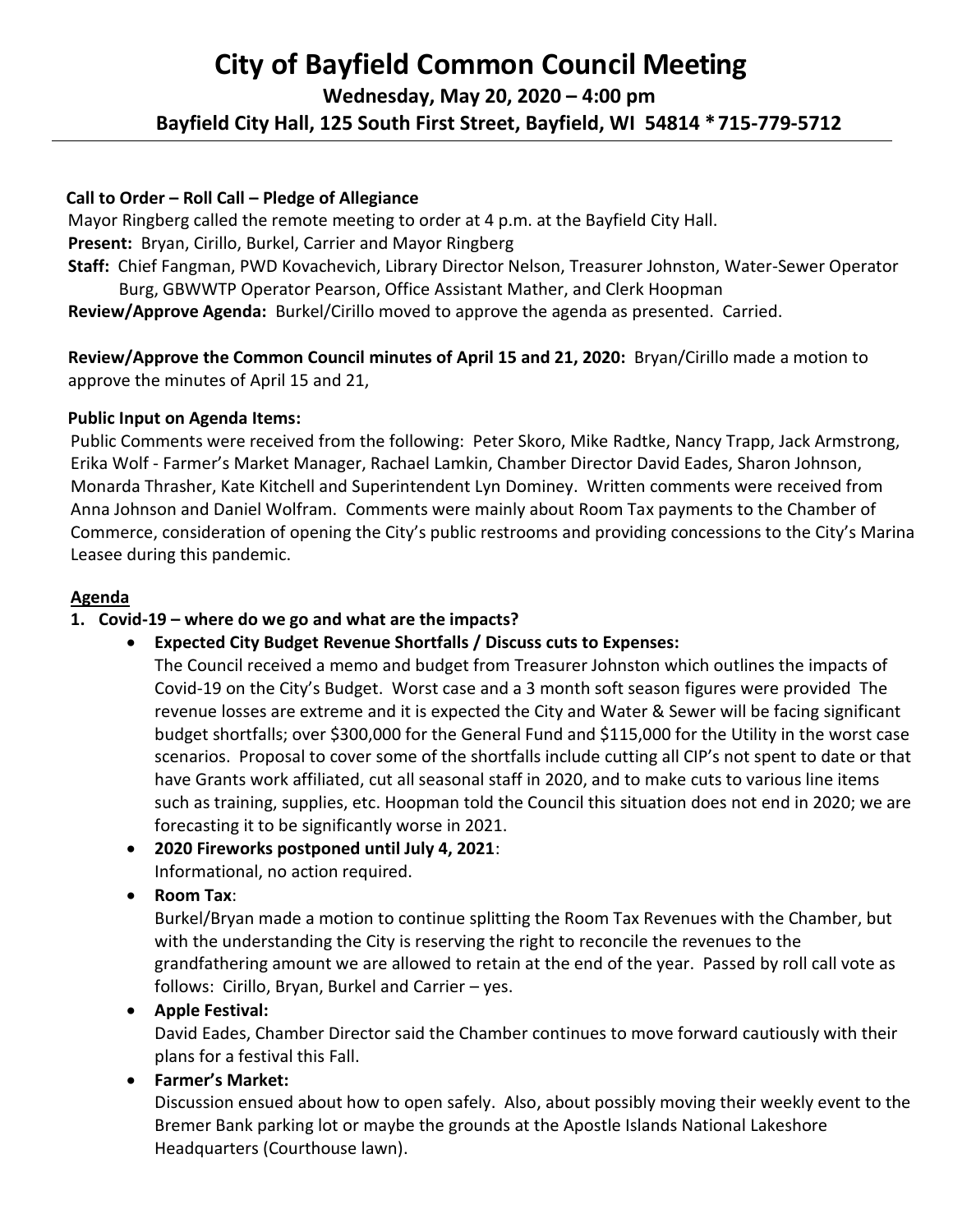## • **Maggie's, 257 Manypenny Avenue Request:**

Burkel/Carrier moved to approve the request from Maggie's to provide temporary outdoor food services due to the new social distancing restaurant guidelines in their parking lot and to extend their Alcohol Licenses to this location on Friday, August 28, 2020 (for one day only). Passed by roll call vote as follows: Bryan, Burkel, Carrier and Cirillo – yes.

## **Should City Properties remain closed/open? Restrooms, Dalrymple, parks, beaches, Pavilion, etc.?**

**Dalrymple:** Bryan/Cirillo moved to keep Dalrymple Campground closed for now due to cleaning and safety issues and to re-evaluate opening it in July. Bryan, Burkel, Carrier and Cirillo – yes. **Restrooms:** The Council would like to consider opening at least one restroom. A sub-group of Parks and Public Works folks will meet to discuss options. Issues about expense and safety were mentioned.

**Beaches and Parks:** Bryan/Carrier moved to open the parks and beaches but to install signage about social distancing and safety. Passed by roll call vote as follows: Cirillo, Bryan, Burkel and Carrier – yes.

**Pavilion:** Burkel/Cirillo made a motion to keep the Pavilion closed through June, with the exception it could be used by the Recreation Center for socially distanced classes and to instruct future renters they need to follow the CDC Guidelines with their events, with regard to safety and suggested group sizes. Discussion. Attorney Lindsey suggested we add a clause to our future Pavilion leases and others, indicating the City with good measure can cancel the use of our facilities/leases should it be warranted considering any future CDC, State or County Orders. Passed by roll call votes as follows: Burkel, Carrier, Cirillo and Bryan – yes.

## **Will/Can the City be implementing any of their own Safer at Home orders or guidelines?**

Burkel/Bryan made a motion to not establish any of our own Safer at Home orders or guidelines, but to follow those established by the CDC, Bayfield Chamber and Visitor Bureau and Bayfield County. Passed by roll call vote as follows: Carrier, Cirillo and Burkel -yes; Bryan – no.

## **2. Project Updates:**

- a. Marina Breakwell/Seawall Project Working through some funding issues.
- b. Bayfield & Ashland County Regional Housing Study Work on the survey continues but is slow.
- c. Big Ravine & Wayfinding System Project

1) Approval for Volunteer Release Form: Carrier/Cirillo moved to approve the release form as presented. Carried. Burkel, Carrier, Cirillo, and Bryan – yes.

2) approval to proceed with contract with Trails Anonymous for the Big Ravine trail construction project- for which we received \$5000 from Apostle Islands Community Foundation: Burkel/Bryan made a motion to approve the contract with Trails Anonymous in the amount of \$5000 as presented. Passed by roll call vote as follows: Carrier, Cirillo, Bryan and Burkel – yes. 3) Resolution #571 – for outdoor recreation grant application to the Wisconsin Department of

Natural Resources. Informational; will revisit at the next meeting.

- **3. Mayor's Report** The Mayor thanked staff for their efforts and told the Council if we keep our creative spirit going, we will get through these unprecedented times. Other:
	- Library Director Nelson said he was disappointed to hear a comment the Library might have to close. He informed the Council they are now working on plans to re-open. They have a Board meeting on Friday to discuss further.
	- John Johnson and Joseph Jamison were thanked by PW Director Kovachevich for volunteering. They have been helping to clean up the cemetery and courthouse properties. Way to go! Thank you!